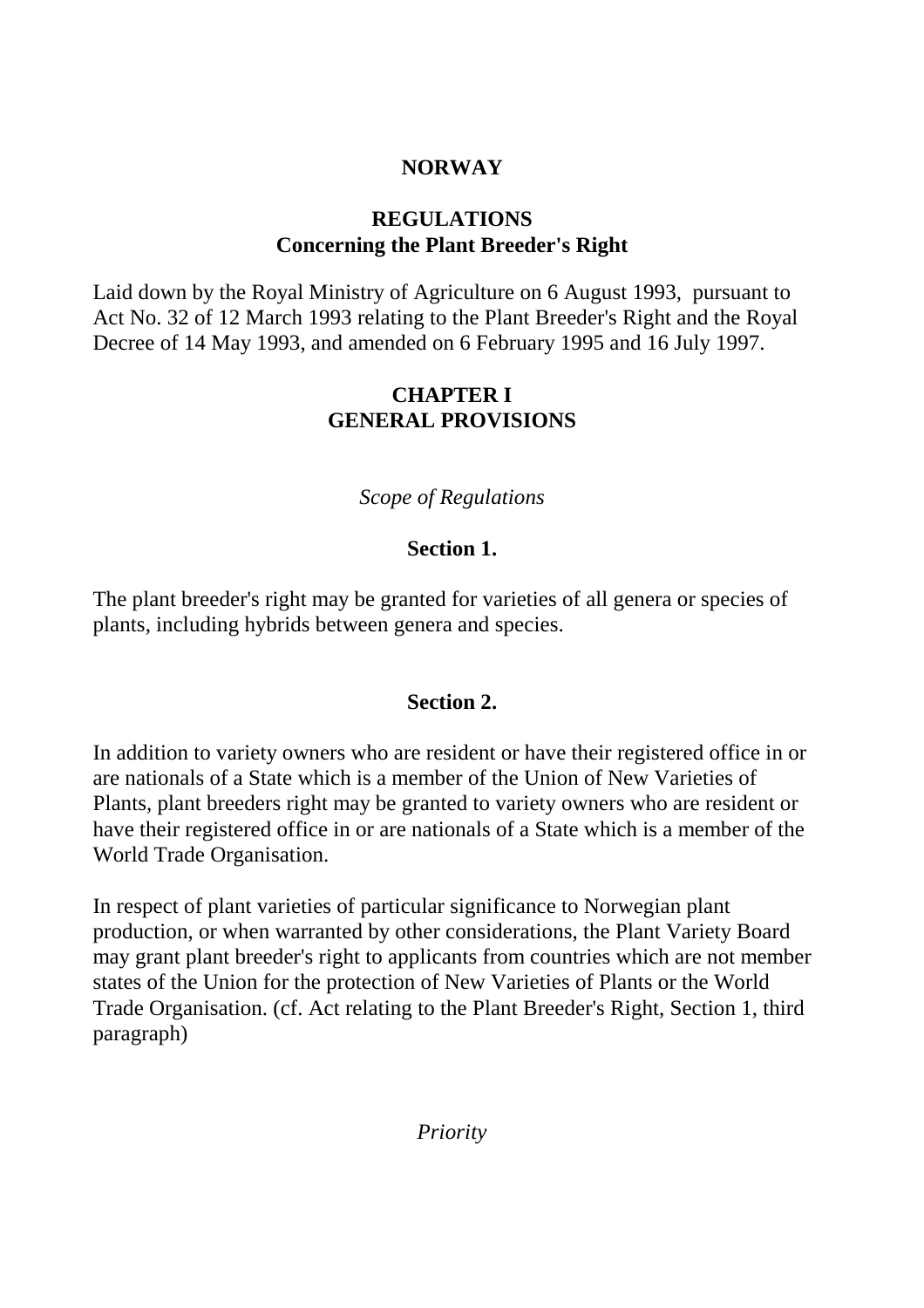### **Section 3.**

To secure priority rights as provided in the third paragraph of Section 2 of the Act relating to the Plant Breeder's Right, the applicant must:

- (a) submit a written claim thereof together with an application for breeders' rights in Norway
- (b) within three months of filing a priority claim, furnish to the Plant Variety Board a copy of the documents which constitute the application upon which the priority claim is based. These documents must be certified by the authority which received the first application.

# **CHAPTER II APPLICATION FOR PLANT BREEDERS' RIGHTS**

*The Application*

## **Section 4.**

A written application in Norwegian shall be submitted to the Plant Variety Board. The application shall be signed by the applicant or by his agent if the applicant is so represented. The application shall contain:

- (a) The name and address of the original breeder and the applicant, and the name and address of any agent representing the applicant.
- (b) A specific power of attorney for any agent representing the applicant.
- (c) The grounds for the applicant's title to the variety in question if the applicant is not the original breeder.
- (d) A description of the variety specifying its botanical classification, origin and the characteristics which distinguish it from other varieties, together with the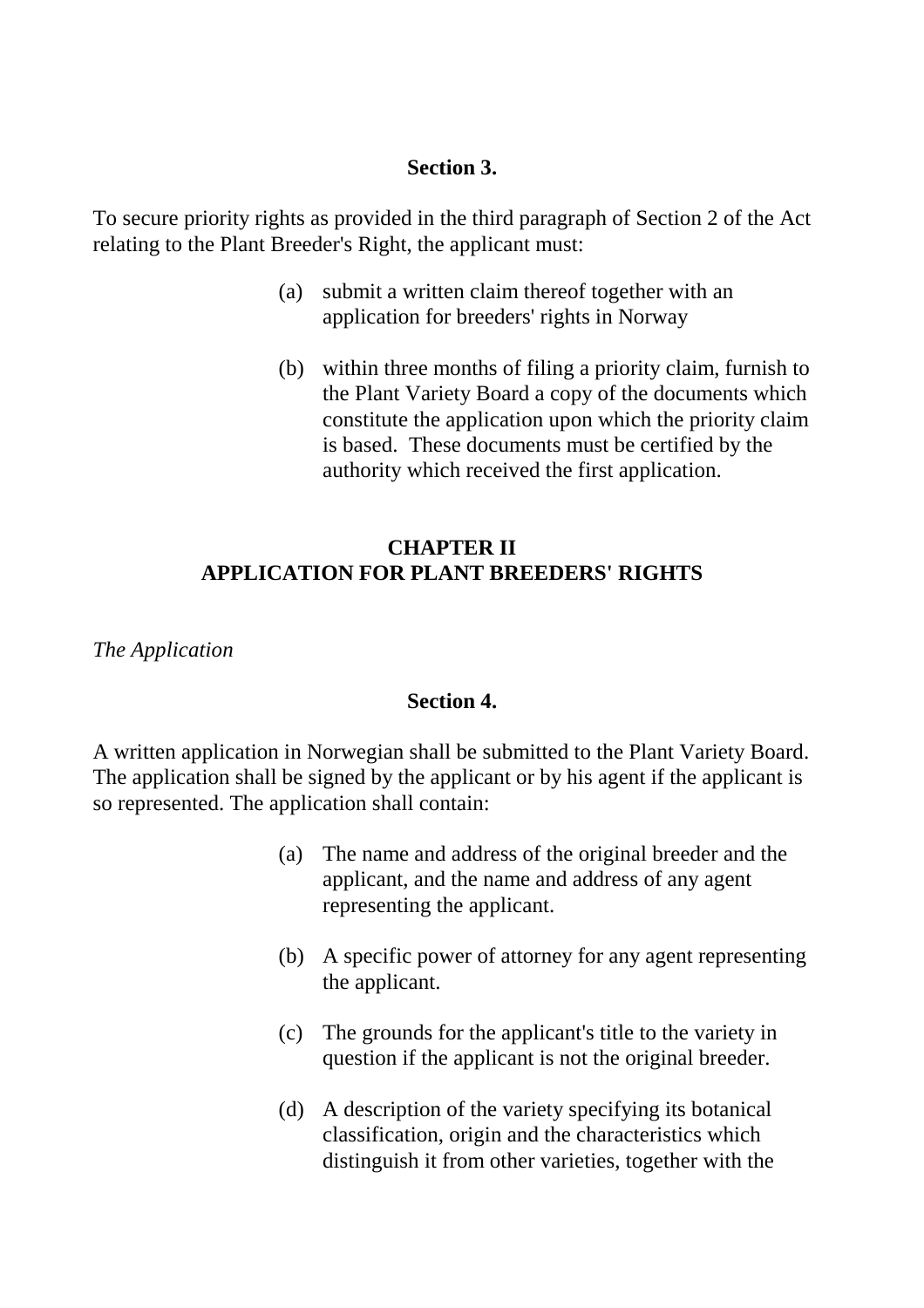results of any tests carried out on the variety and a description of the propagation of the material.

- (e) A proposed denomination.
- (f) Information stating whether protection has been sought in other countries for the variety in question, the name or names under which protection has been sought, and the decisions of the authorities in these countries on the applications.
- (g) If a right of priority is claimed, the name of the country where the application invoked was filed, as well as the date of filing of this application and the application number.
- (h) Information on previous exploitation of the variety which according to litra (d) of the first paragraph of Section 2 of Act relating to the Plant Breeder's Right may hinder the granting of breeders' rights.

Applications shall be submitted together with payment of such application fees as specified in Section 18 of these Regulations.

#### *Processing of Applications*

### **Section 5.**

The Plant Variety Board shall first undertake a provisional examination of the application in accordance with Section 6 of the Act relating to the Plant Breeder's Right. Information pertaining to the application shall be sent to the relevant authorities in the other member states for their comments (cf. Act relating to the Plant Breeder's Right, Section 5, third paragraph).

The Plant Variety Board shall enter into agreements concerning verification of the originality of varieties with the domestic and foreign institutions responsible for this task, and the board shall decide, for each individual application, whether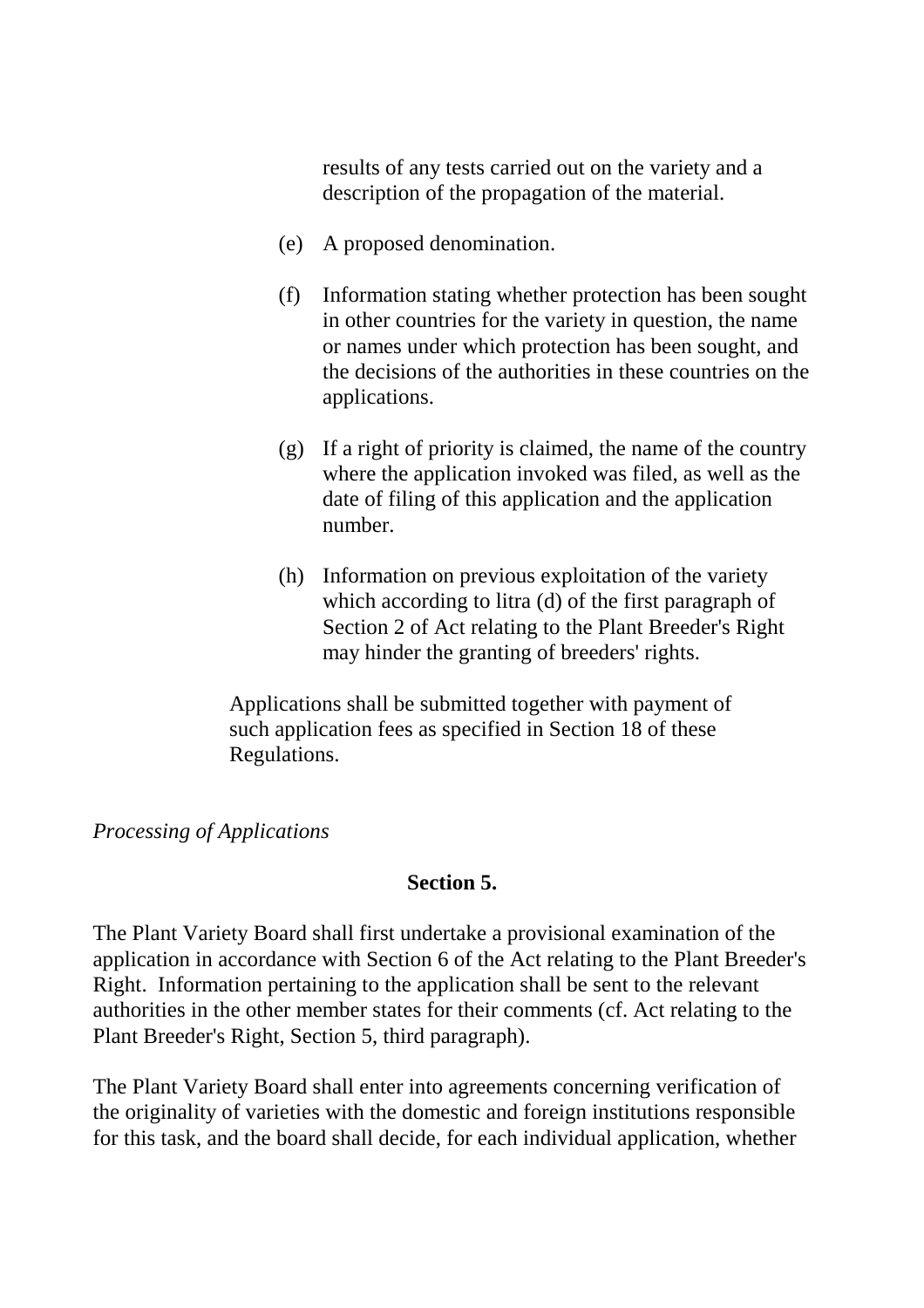the variety shall be tested, the scope of testing and where such testing shall be carried out (cf. Act relating to the Plant Breeder's Right, Section 9). When the originality of the variety has been verified, the Plant Variety Board shall determine whether the application fulfils the requirements of the Act relating to the Plant Breeder's Right, Section 2, first paragraph, litra (a) to (c).

Where a right of priority is claimed in accordance with Section 2 of the Act relating to the Plant Breeder's Right, the Plant Variety Board cannot direct the applicant to provide the information and the plant material required to consider the application earlier than four years after the expiry of the time limit for priorities.

If the application comprising the basis of a right of priority claim is decided with the result that neither a breeder's right nor a patent is granted, the Plant Variety Board may set a new deadline for supplying information and plant material.

The Plant Variety Board may obtain expert opinions.

The results of the verification of originality shall be submitted to the applicant before the Plant Variety Board proceeds with the application in question.

# *Registration*

# **Section 6.**

The Plant Variety Board shall maintain a register of applications for plant breeders' rights. This register shall be open to the public. For each application, the register shall contain:

- (a) The application number and date of receipt.
- (b) The original breeder's name and address.
- (c) The applicant's name and address.
- (d) The name and address of any agent representing the applicant.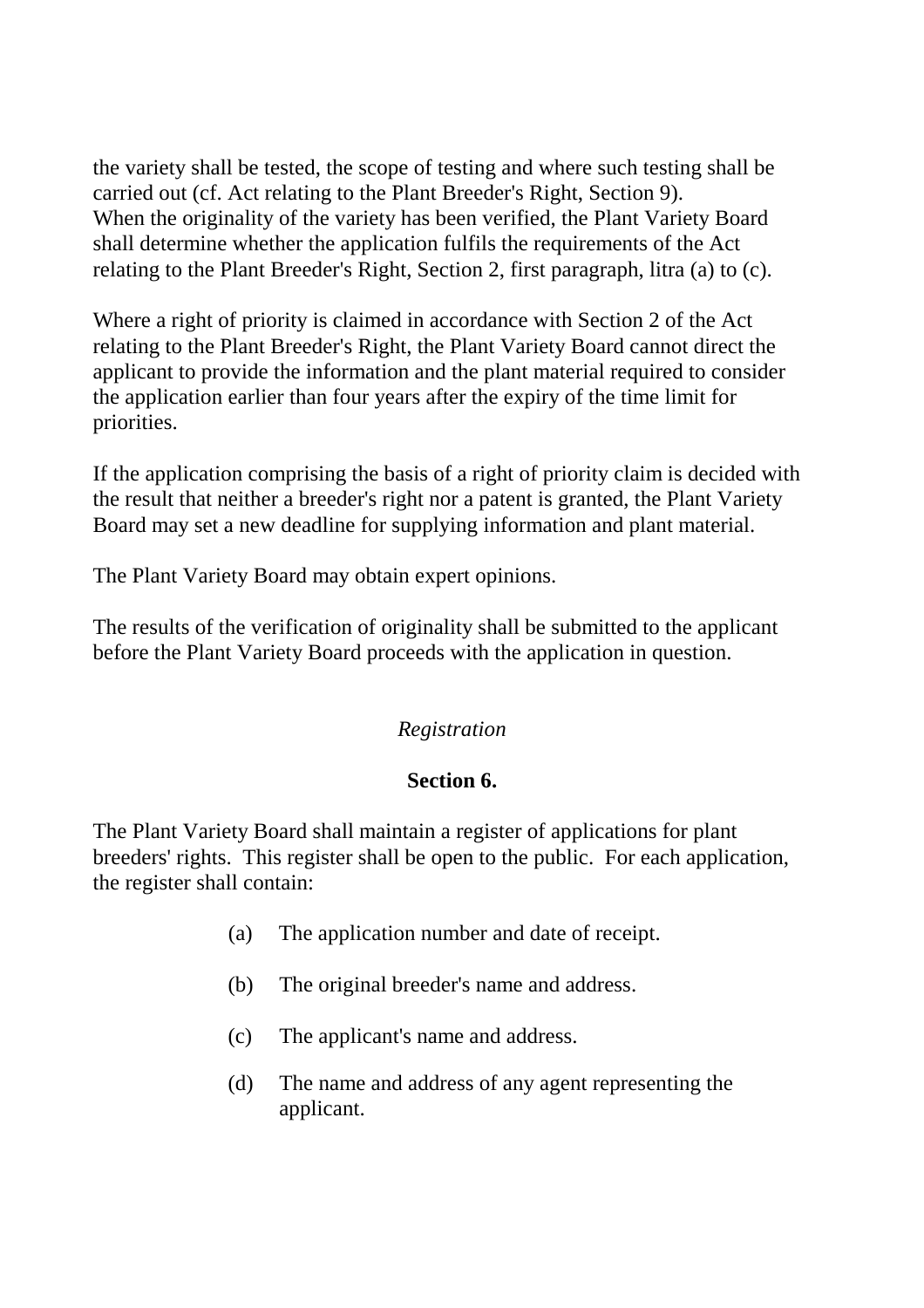- (e) If a right of priority is claimed, the country where the application invoked was filed, as well as the date of filing of this application and the application number.
- (f) The variety's botanical classification.
- (g) The proposed denomination
- (h) Incoming communications and statements of fees which have been paid.
- (i) Outgoing communications and any decisions made in respect of the application.
- (j) Delays in dealing with the application due to conflicts with previously submitted applications. Correlating remarks shall also be entered into the prior application's register entry.
- (k) Lists of any transfers of applications (cf. Act relating to the Plant Breeder's Right, Section 8).

## *Public Information*

## **Section 7.**

As of the date upon which the Plant Variety Board publishes notice of an application pursuant to Section 7 of the Act relating to the Plant Breeder's Right, all documents pertaining to the case shall be accessible to the general public.

If so requested by the applicant, the documents shall be made accessible sooner than the date stipulated in the foregoing paragraph.

If a document contains business secrets which have no bearing on the plant variety for which breeder's right is sought, the Plant Variety Board may, when special grounds so indicate, and upon application, determine that the document in question shall be withheld from the public. If an application to this effect has been filed, the document shall be withheld from access until such time as the said application is turned down.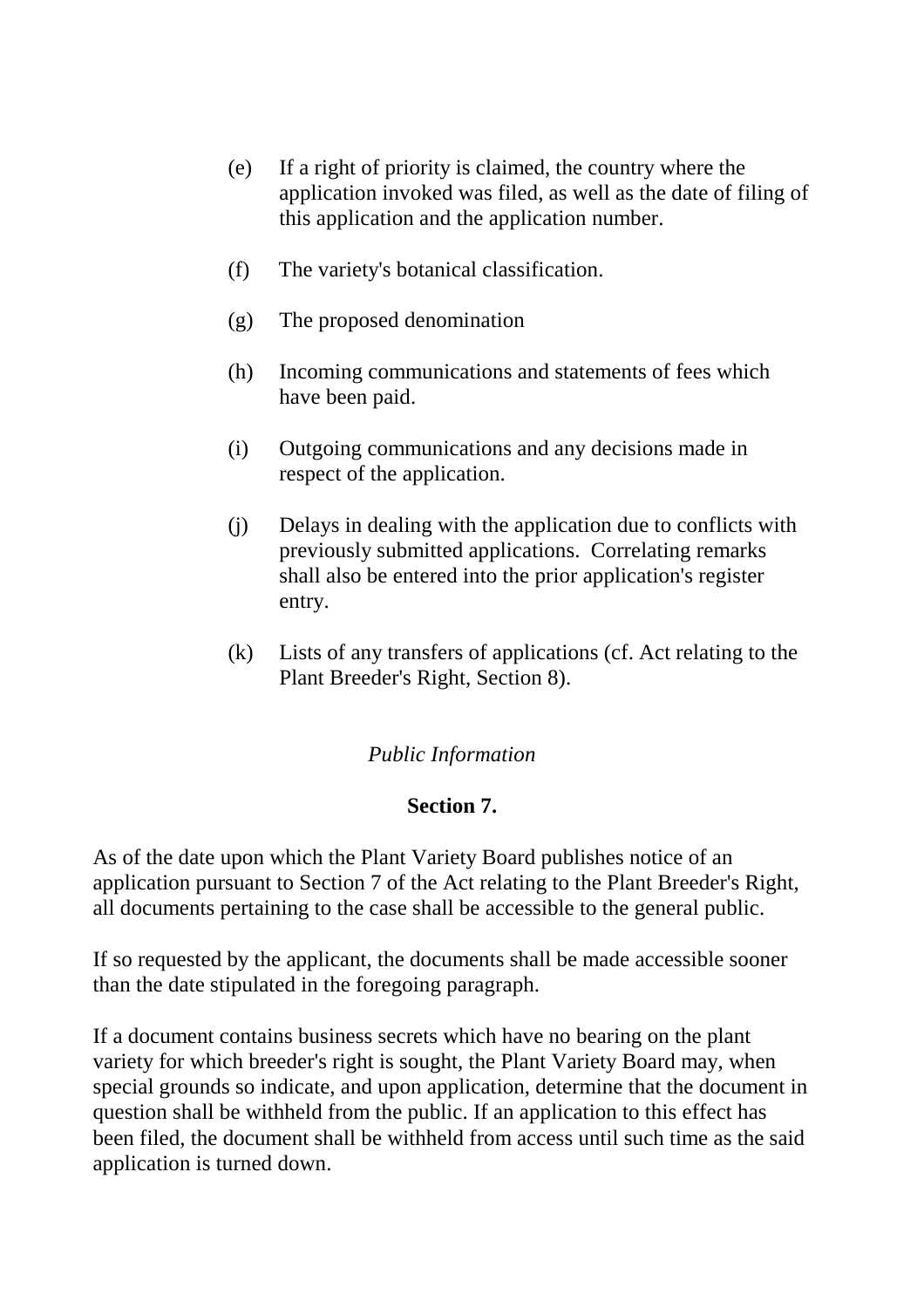Proposals, drafts, considerations and other working documents of a similar nature, produced by the Plant Variety Board in the process of dealing with a case, shall not be accessible to the public unless the Plant Variety Board determines that they shall be.

### *Public Notice*

### **Section 8.**

The Plant Variety Board shall, in a publication issued periodically, publish notice of the application (cf. Section 7 of the Act relating to the Plant Breeder's Right). The notice shall contain:

- (a) The application number and date of receipt.
- (b) The original breeder's name and address.
- (c) The applicant's name and address.
- (d) The name and address of any agent representing the applicant.
- (e) If a right of priority is claimed, the name of the country where the application invoked was filed, as well as the date of filing of this application and the application number.
- (f) The variety's botanical classification.
- (g) The proposed denomination.
- (h) Time limit for objections.

#### **Section 9.**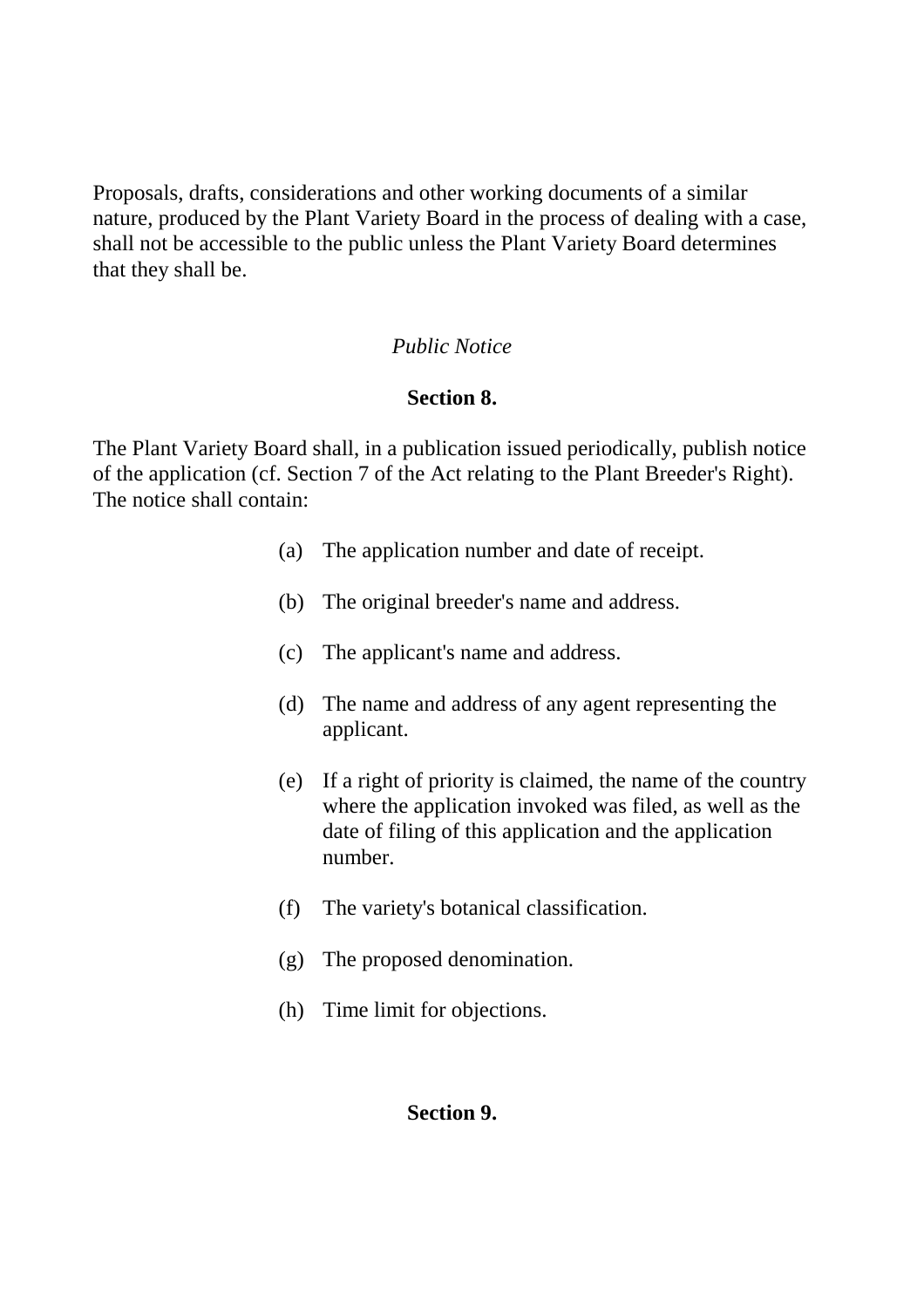Upon publication of notice of an application for a breeder's right in accordance with Section 7 of the Act relating to the Plant Breeder's Right, if any demand or proposal is forthcoming to change the denomination of the variety, the Plant Variety Board shall publish notice thereof.

Such notice shall contain, in addition to the information specified in Section 8 litra (b, (c), (d) and (f), the application number, the date of the proposal, the denomination previously published and the proposed new denomination.

### **Section 10.**

Notice of the granting of a plant breeder's right shall be published together with the information specified in Section 8, litra (b), (c), (d), (f) and (h) as well as the registration number, the approved denomination and the date when the right was granted (cf. Section 10 of the Act relating to the Plant Breeder's Right).

## **Section 11.**

Notice of reconsideration of an application due to objections to the granting of a breeder's right, together with the result of the reconsideration, shall be published.

Such notice shall contain the items of information specified in Section 8 litra (b), (c), (d) and (f) in addition to the application number, the denomination and changes resulting from the objections (cf. Section 11 of the Act relating to the Plant Breeder's Right).

Notice of the result of the reconsideration shall be published together with the information specified in Section 8 litra (b), (c), (d) and (f) in addition to the registration number, approved denomination, and the date when the right was granted, or in addition to the proposed denomination and the date when the application was turned down.

#### **Section 12.**

Notice of expiration of a breeder's right shall, in addition to the items of information specified in Section 8 litra (c) and (f), shall state the registration number of the variety, the approved denomination, the date of expiration of the breeder's right and the reason for the expiration.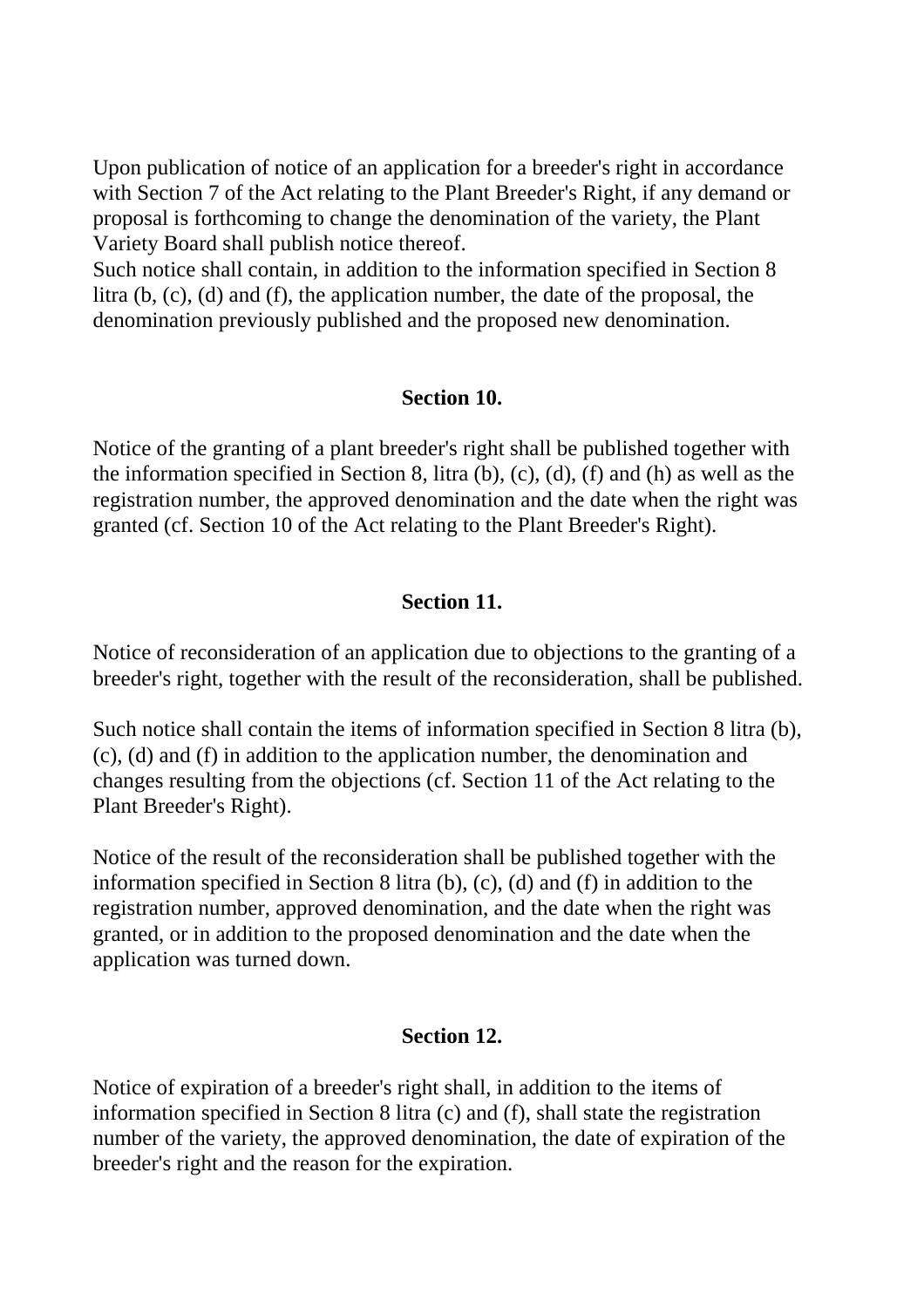## *Objections*

## **Section 13.**

Any objection filed against published applications or denominations shall state the grounds of the objection.

If the objection is submitted by an agent, the said agent shall also submit his power of attorney.

Objections shall be written in Norwegian.

The Plant Variety Board shall notify the applicant of any objections.

*Registration in the Register of Plant Varieties*

#### **Section 14.**

If a breeder's right is granted pursuant to Section 10 of the Act relating to the Plant Breeder's Right, the variety shall be entered in the Register of Plant Varieties. The Register of Plant Varieties shall contain:

- (a) The registration number.
- (b) The original breeder's name and address.
- (c) The name and address of the holder of the breeder's right.
- (d) The name and address of any agent representing the holder of the breeder's right.
- (e) The variety's botanical classification.
- (f) The approved denomination.
- (g) The date of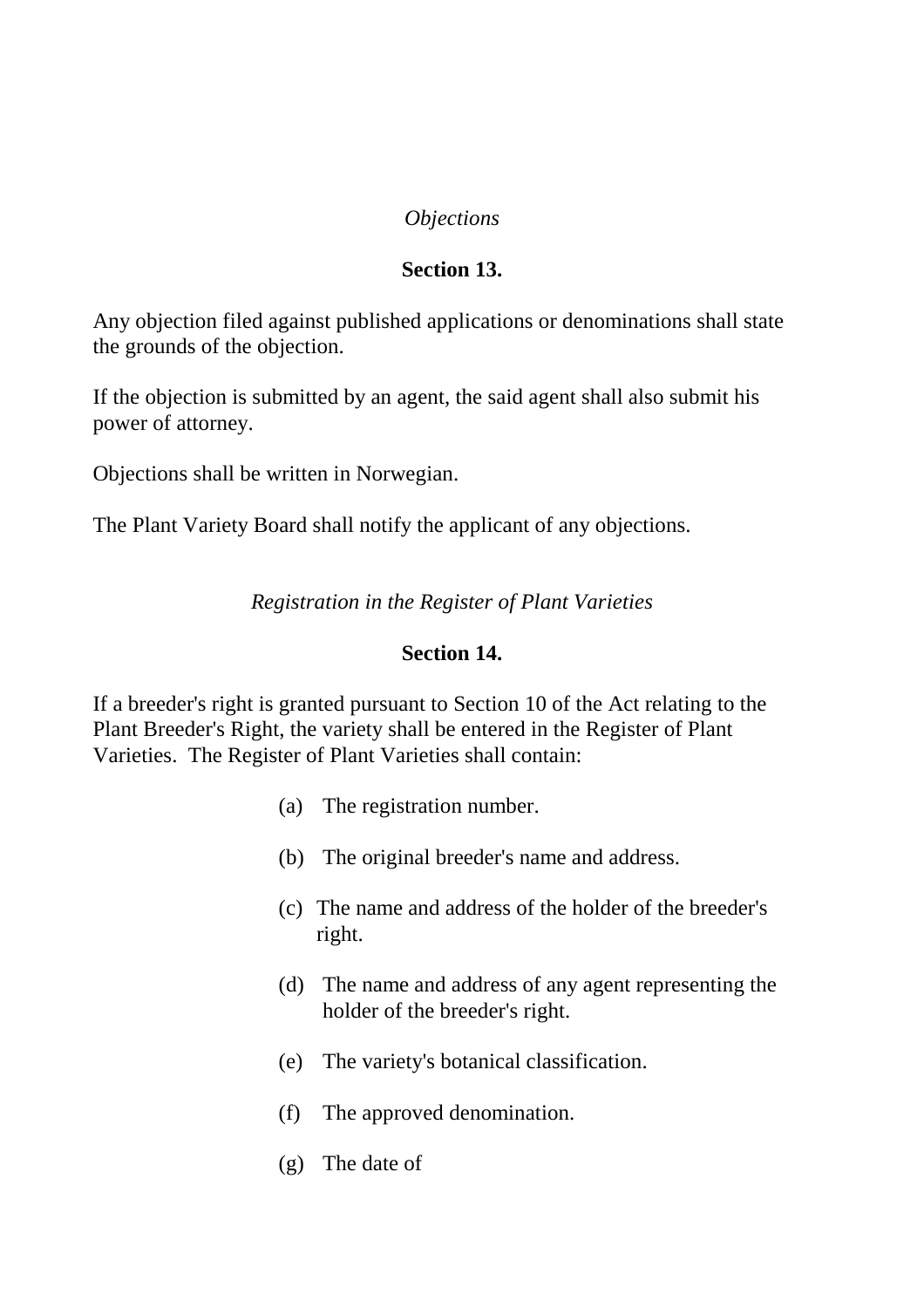- receipt of the application
- published notice of the application
- registration and granting of breeder's right
- any changes in denomination
- (h) Information on reconsideration of applications due to objections, and the final outcome of the reconsideration.
- (i) If a right of priority is claimed, the name of the country where the application invoked was filed, as well as the date of filing of this application and the application number.

### *Annotations in the Register of Plant Varieties*

### **Section 15.**

The following annotations shall be recorded in the Register of Plant Varieties:

- (a) Annual fees paid or deferrals granted.
- (b) Forfeiture of a breeder's right due to non-payment of annual fee.
- (c) Request for reinstatement, and reinstatement fees paid.
- (d) Action to have a breeder's right annulled, transferred, or to obtain a compulsory license.
- (e) Annotation of a final judgement in a court of law. The main elements of the decision shall be included in this entry.
- (f) Declared expiration of a breeder's right.
- (g) Transfer of a breeder's right or granting of a compulsory license, the name and address of the holder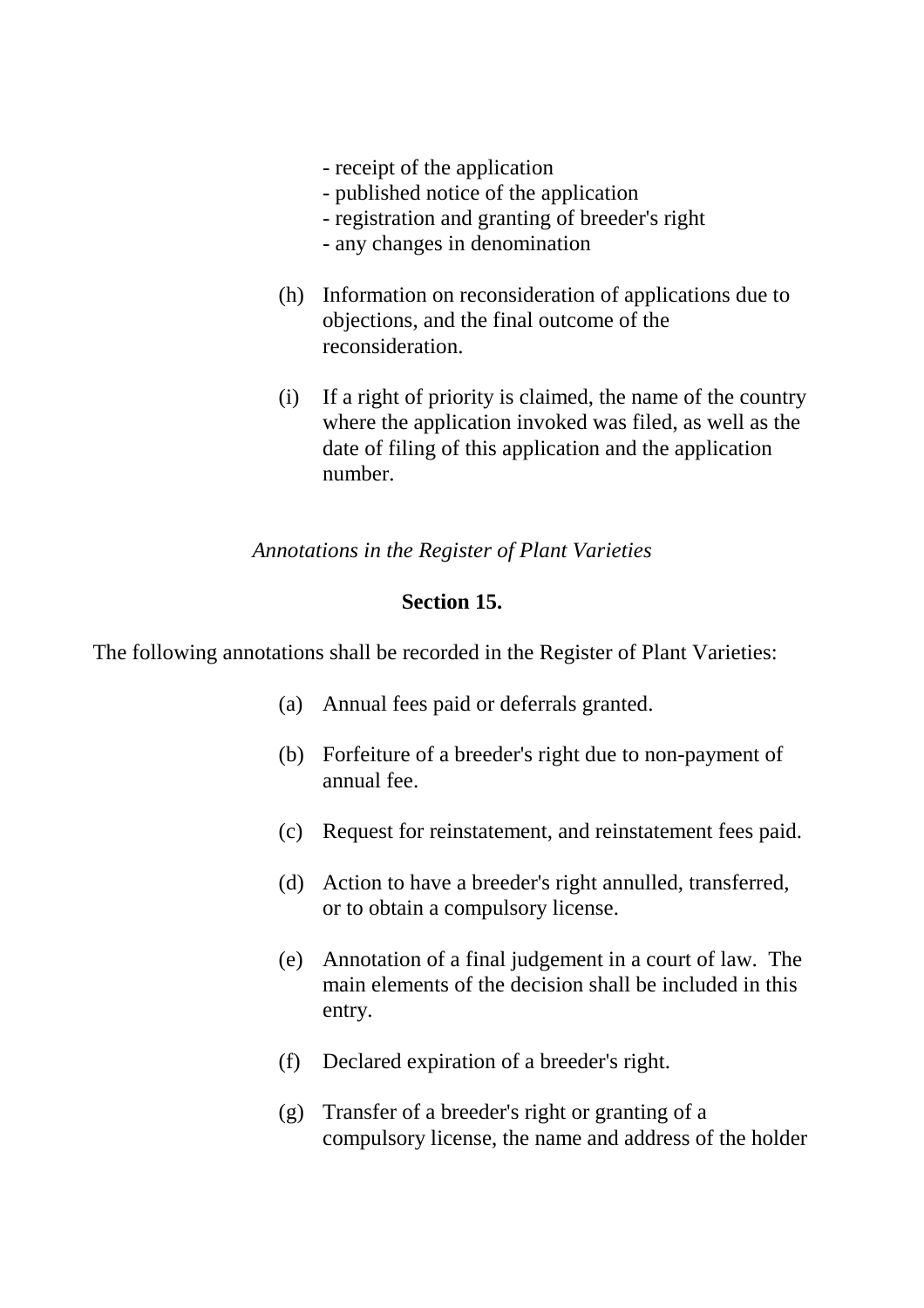of the right and the date of the transfer or the granting of the compulsory licence.

- (h) Attachment of a breeder's right, cf. Enforcement Act, Section 7-20, eighth paragraph.
- (i) Changes in respect of agents.

### *Reinstatement*

## **Section 16.**

An applicant who has exceeded a time limit laid down in the Act relating to the Plant Breeder's Right shall, upon application, be accorded reinstatement if he has made every effort which may reasonably be required. Such application shall be submitted in writing to the Plant Variety Board no later than two months following the termination of the hindrance which prevented him from meeting the deadline, though no later than one year after the deadline.

The omission must be rectified by the close of the stated period and the stipulated fee paid.

## *The Plant Variety Board*

# **Section 17.**

The Plant Variety Board shall consist of seven members with personal deputies.

The Plant Variety Board shall be composed of members having a thorough knowledge of the plant varieties in question, as well as members competent in trade mark law and administration and/or legal experts.

The Ministry of Agriculture shall appoint the members of the Plant Variety Board.

The Norwegian Agricultural Inspection Service shall act as secretariat for the Plant Variety Board.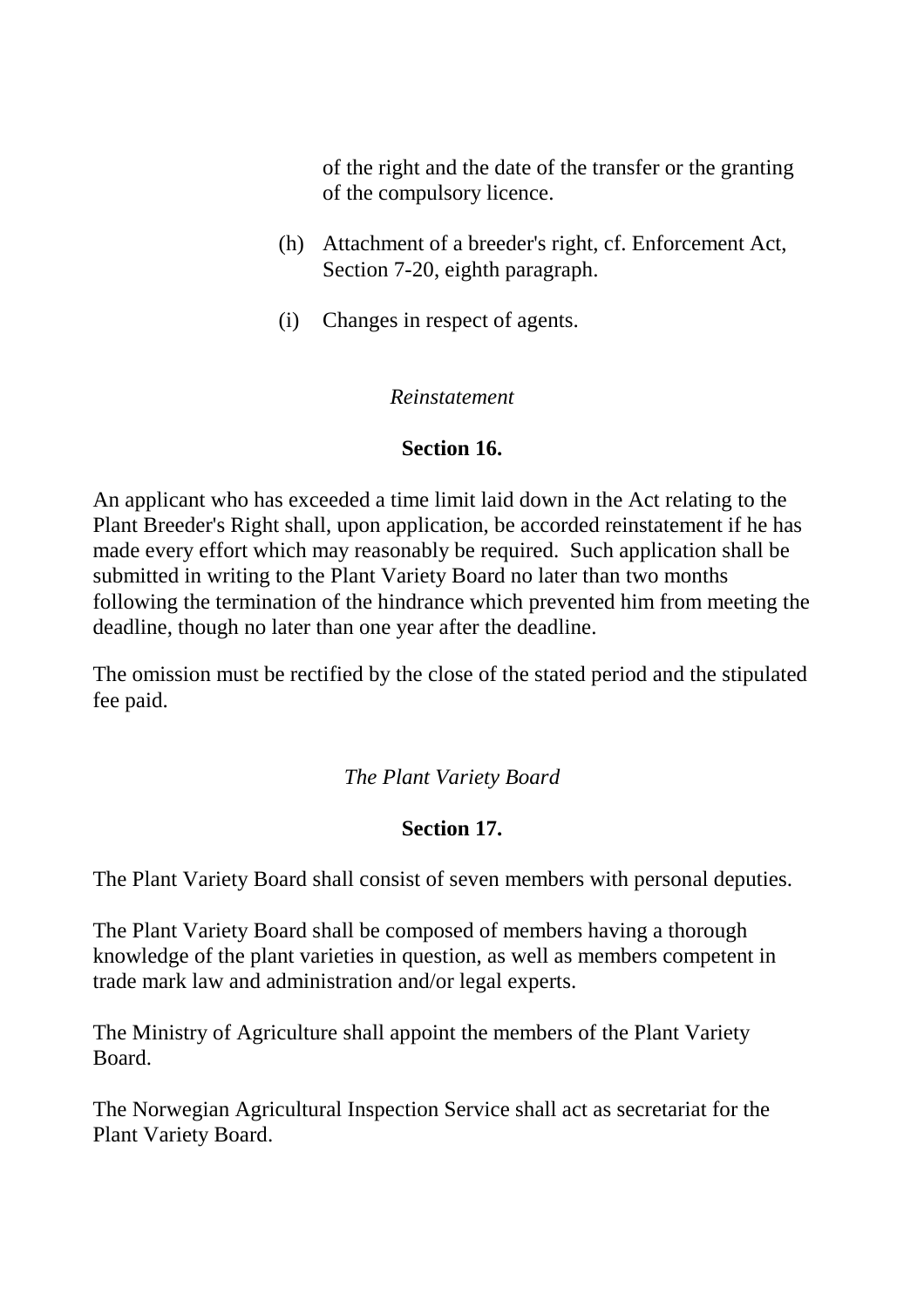#### *Fees*

#### **Section 18.**

For activities conducted in connection with implementation of the Act relating to the Plant Breeder's Right, the following fees shall be paid:

| Application fee                             |                   | <b>NOK 1,500</b> |     |
|---------------------------------------------|-------------------|------------------|-----|
| Annual fee for a protected variety          | "                 | 1,800            |     |
| Additional charge for extension of deadline |                   |                  |     |
| for payment of the annual fee               | "                 | 500              |     |
| Appeal fee                                  | "                 | 1,300            |     |
| <b>Resumption fee</b>                       | $^{\prime\prime}$ | 500              |     |
| Reinstatement request fee                   | 11                | 1,000            |     |
| Printing fee, per page                      |                   | 11               | 200 |
| Fee for annotation of transfers and         |                   |                  |     |
| denomination changes in the Register        | 11                | 200              |     |
| Fee for annotation of changes in respect of |                   |                  |     |
| agents in the Register                      |                   | 11               | 200 |
| Fee for transcripts from the Register       | "                 | 200              |     |

A fee shall additionally be paid for verification of the originality of a variety. The Plant Variety Board shall set the verification fee after assessing each individual case, on the basis of the fees of testing institutions.

No annual fee shall be paid for the year in which a breeder's right is granted. The Plant Variety Board may, in special cases, defer payment of annual fees.

#### *Deadlines for Payment of Fees*

#### **Section 19.**

Where no specific deadlines are stipulated in the Act relating to the Plant Breeder's Right or in these Regulations for payment of fees, they fall due no later than one month after the Plant Variety Board has requested payment.